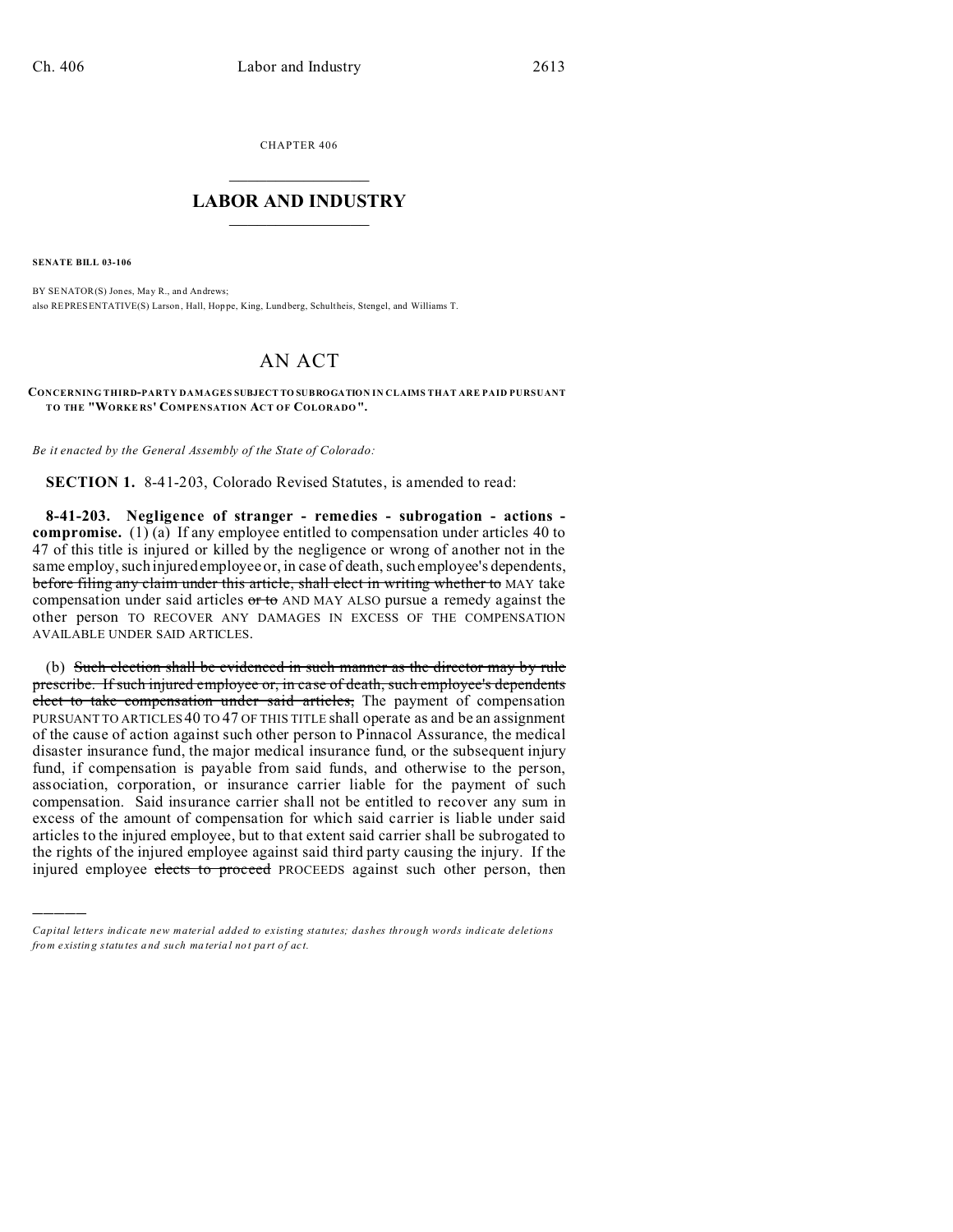2614 Labor and Industry Ch. 406

Pinnacol Assurance, the medical disaster insurance fund, the major medical insurance fund, the subsequent injury fund, or such other person, association, corporation, or insurance carrier, as the case may be, shall contribute only the deficiency, if any, between the amount of the recovery against such other person actually collected and the compensation provided by said articles in such case.

(c) The right of subrogation provided by this section shall apply to and include all compensation and all medical, hospital, dental, funeral, and other benefits and expenses to which the employee or, IF THE EMPLOYEE IS DECEASED, the employee's dependents are entitled under the provisions of said articles, including parts 2 and 3 of article 46 of this title, or for which the employee's employer or insurance carrier is liable or has assumed liability.

(d) THE ASSIGNED AND SUBROGATED CAUSE OF ACTION PROVIDED BY THIS SECTION, TOGETHER WITH THE RIGHT TO RECOVER FUTURE BENEFITS:

(I) SHALL EXTEND TO ALL MONEYS COLLECTED FROM THE THIRD PARTY CAUSING THE INJURY FOR ALL:

(A) ECONOMIC DAMAGES; AND

(B) PHYSICAL IMPAIRMENT AND DISFIGUREMENT DAMAGES; EXCEPT THAT, TO THE EXTENT THE TRIER OF FACT MAKES A SEPARATE AWARD FOR DISFIGUREMENT DAMAGES, THE RIGHT OF THE BENEFICIARY OF THE ASSIGNED INTEREST TO RECOVER FROM SUCH DISFIGUREMENT DAMAGES SHALL BE LIMITED TO THE AMOUNT THE BENEFICIARY OF THE ASSIGNED INTEREST PAID, OR IS OBLIGATED TO PAY, IN DISFIGUREMENT DAMAGES PURSUANT TO ARTICLES 40 TO 47 OF THIS TITLE; AND

(II) SHALL NOT EXTEND TO MONEYS COLLECTED FOR NONECONOMIC DAMAGES AWARDED FOR PAIN AND SUFFERING, INCONVENIENCE, EMOTIONAL STRESS, OR IMPAIRMENT OF QUALITY OF LIFE.

(e) (I) EXCEPT AS OTHERWISE PROVIDED IN SUBPARAGRAPH (II) OF THIS PARAGRAPH (e), THE AMOUNT OF THE ASSIGNED AND SUBROGATED CAUSE OF ACTION SHALL BE REDUCED BY AN AMOUNT EQUAL TO THE REASONABLE ATTORNEY FEES AND COSTS PAID BY THE INJURED EMPLOYEE OR, IF THE EMPLOYEE IS DECEASED, THE EMPLOYEE'S DEPENDENTS, IN PURSUING THE RECOVERY OF THE ASSIGNED AND SUBROGATED CAUSE OF ACTION AND THE COLLECTION OF SUCH RECOVERY.

(II) IF THE BENEFICIARY OF THE ASSIGNED AND SUBROGATED CAUSE OF ACTION ELECTS TO INDEPENDENTLY PURSUE SUCH ASSIGNED CAUSE OF ACTION, ANY RECOVERY BY SUCH BENEFICIARY SHALL NOT BE REDUCED BY ANY ATTORNEY FEES AND COSTS INCURRED BY THE EMPLOYEE. IF THE BENEFICIARY OF THE ASSIGNED AND SUBROGATED CAUSE OF ACTION ELECTS TO INTERVENE WITHIN NINETY DAYS AFTER RECEIVING THE NOTICE REQUIRED BY PARAGRAPH (c) OF SUBSECTION (4) OF THIS SECTION, ANY RECOVERY BY SUCH BENEFICIARY SHALL NOT BE REDUCED BY ANY ATTORNEY FEES AND COSTS INCURRED BY THE EMPLOYEE. IF SUCH BENEFICIARY ELECTS TO INTERVENE AFTER THE EXPIRATION OF SUCH NINETY-DAY PERIOD, THE COURT MAY REDUCE THE BENEFICIARY'S RECOVERY BY A REASONABLE AMOUNT FOR ANY ATTORNEY FEES AND COSTS INCURRED BY THE EMPLOYEE AFTER THE END OF SUCH NINETY-DAY PERIOD AND BEFORE RECEIVING NOTICE THAT THE BENEFICIARY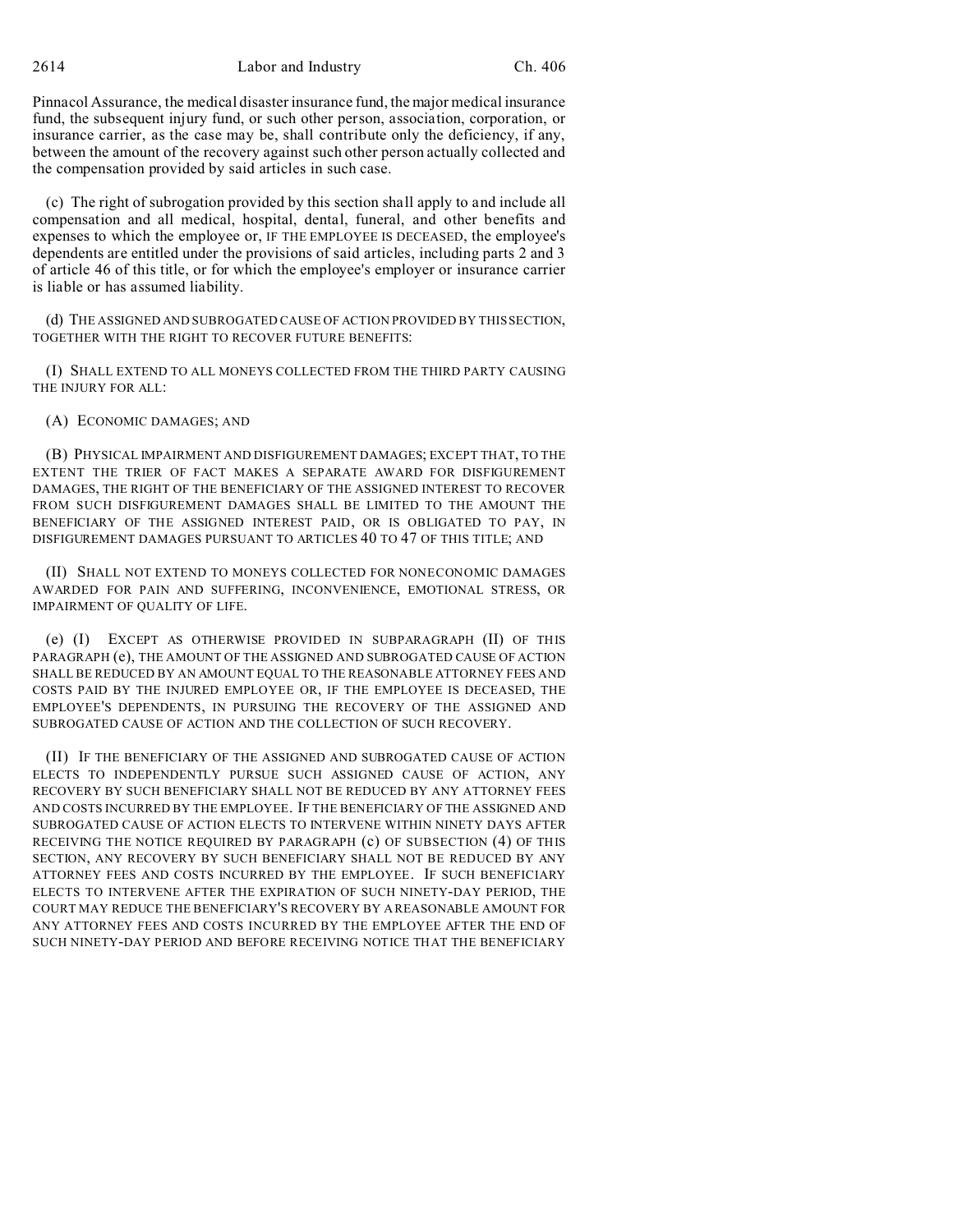## INTENDS TO INTERVENE.

(f) Nothing in this section shall be construed as limiting in any way the right of the injured employee to elect to take compensation under articles 40 to 47 of this title and also proceed against the third party causing the injury to recover any damages in excess of the subrogation rights described in this section.

(2) Such a cause of action assigned to Pinnacol Assurance may be prosecuted or compromised by it. A compromise of any such cause of action by the employee or, IF THE EMPLOYEE IS DECEASED, the employee's dependents at an amount less than the compensation provided for by articles 40 to 47 of this title shall be made only with the written approval of the chief executive officer of Pinnacol Assurance, if the deficiency of compensation would be payable from the Pinnacol Assurance fund, and otherwise with the written approval of the person, association, corporation, or insurance carrier liable to pay the same. SUCH WRITTEN APPROVAL SHALL NOT BE UNREASONABLY WITHHELD. FAILURE TO OBTAIN SUCH WRITTEN APPROVAL SHALL ENTITLE THE PARTY RESPONSIBLE FOR PAYING WORKERS' COMPENSATION BENEFITS TO BE REIMBURSED FOR ALL BENEFITS PAID FROM, AND OFFSET ANY FUTURE LIABILITY UNDER ARTICLE 40 TO 47 OF THIS TITLE AGAINST, THE ENTIRE PROCEEDS RECOVERED WITHOUT ANY CREDIT FOR REASONABLE ATTORNEY FEES AND COSTS AS PROVIDED IN PARAGRAPH (e) OF SUBSECTION (1) OF THIS SECTION. IF SUCH APPROVAL IS NOT OBTAINED, THE EMPLOYEE OR, IF THE EMPLOYEE IS DECEASED, THE EMPLOYEE'S DEPENDENTS SHALL NOT BE LIABLE FOR ANY PLAINTIFF'S ATTORNEY FEES FOR THE THIRD-PARTY RECOVERY ON THAT PORTION OF ANY RECOVERY EQUAL TO THE ASSIGNED AND SUBROGATED INTEREST AND ARE NOT SUBJECT TO ANY ACTION FOR REFUSAL TO PAY SUCH PLAINTIFF'S ATTORNEY FEES RESULTING FROM THE THIRD-PARTY CASE.

(3) If an employee is killed by the negligence or wrong of another not in the same employ and the dependents of such employee WHO ARE entitled to compensation under articles 40 to 47 of this title are minors, such election to take compensation and the assignment of the cause of action against such other person and such notice of election to pursue a remedy against such other person THE DECISION TO PURSUE OR COMPROMISE ANY CLAIM AGAINST A THIRD PARTY shall be made by such minor or shall be made on the minor's behalf by a parent of such minor or by the minor's next friend or duly appointed guardian, as the director of the division of workers' compensation may determine by rule in each case. ONCE SUCH DECISION IS MADE, THE PERSON WHO MADE THE DECISION SHALL ALSO BEAR THE RESPONSIBILITY TO PROVIDE ALL NOTICES REQUIRED BY THIS SECTION.

(4) (a) IF THE EMPLOYEE OR, IF THE EMPLOYEE IS DECEASED, THE EMPLOYEE'S DEPENDENTS GIVE NOTICE TO A PERSON NOT IN THE SAME EMPLOY THAT THE EMPLOYEE OR DEPENDENTS MAY PURSUE A CLAIM AGAINST SUCH OTHER PERSON, THE EMPLOYEE OR DEPENDENTS SHALL ALSO GIVE WRITTEN NOTICE, WITHIN TEN DAYS, TO THE DIVISION OF WORKERS' COMPENSATION AND TO ALL PARTIES WHO MAY BE RESPONSIBLE FOR PAYING BENEFITS TO THE EMPLOYEE OR DEPENDENTS UNDER ARTICLES 40 TO 47 OF THIS TITLE.

(b) THE NOTICE REQUIRED BY THIS SUBSECTION (4) SHALL CONTAIN THE FOLLOWING: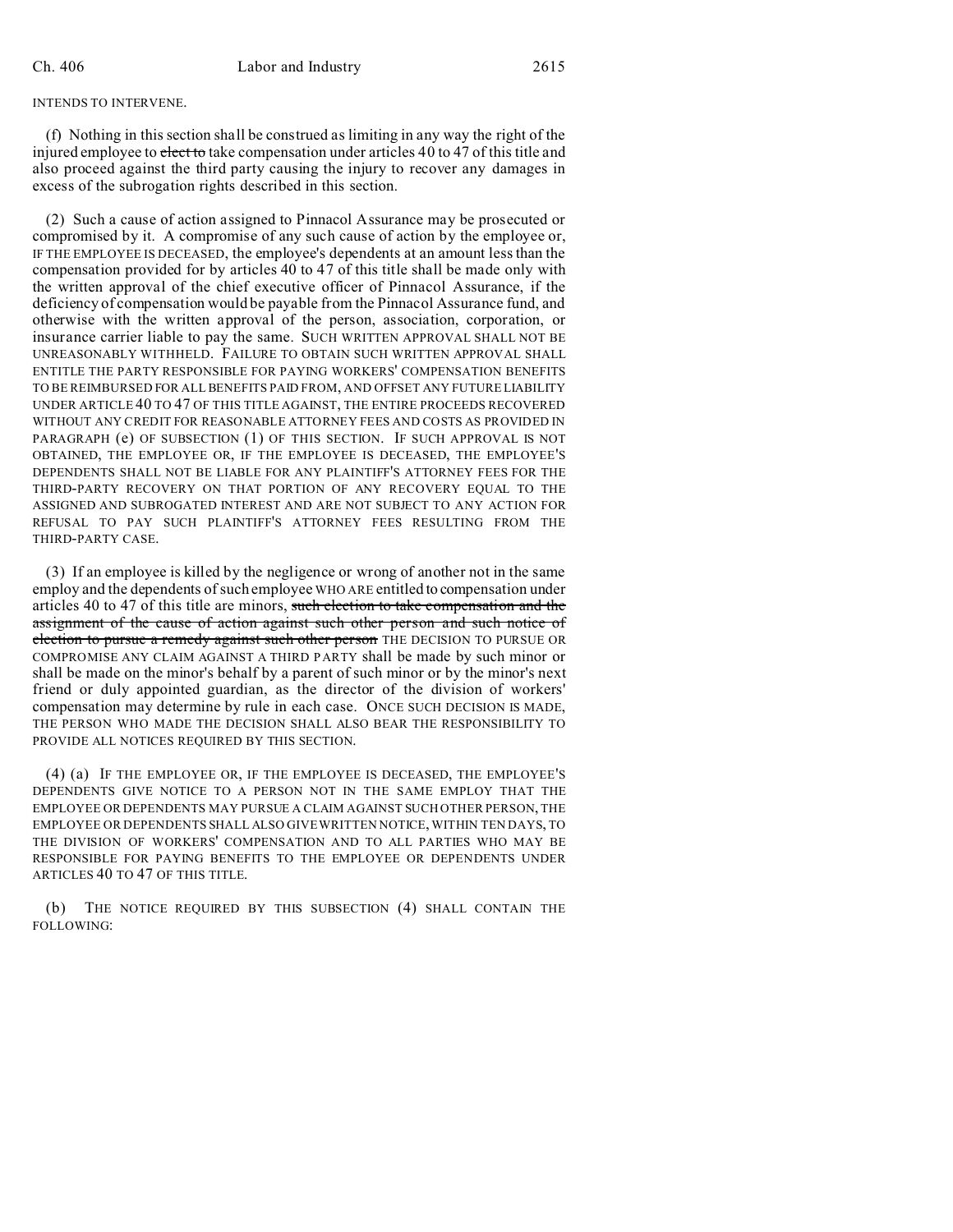(I) A DESCRIPTION OF THE CLAIM;

(II) THE NAMES AND ADDRESSES OF ANY AND ALL OTHER PERSONS BELIEVED TO BE NEGLIGENT;

(III) THE NAME AND ADDRESS OF ANY ATTORNEY REPRESENTING THE EMPLOYEE OR DEPENDENTS;

(IV) THE NAME AND ADDRESS OF ANY ATTORNEY REPRESENTING OTHER PERSONS BELIEVED TO BE NEGLIGENT; AND

(V) THE NAME, ADDRESS, AND TELEPHONE NUMBER OF THE INSURANCE COMPANY OR THIRD-PARTY ADMINISTRATOR.

(c) THE EMPLOYEE OR, IF THE EMPLOYEE IS DECEASED, THE EMPLOYEE'S DEPENDENTS SHALLGIVEWRITTEN NOTICE TO ALL PARTIES WHO MAY BE RESPONSIBLE FOR PAYING BENEFITS TO THE EMPLOYEE OR DEPENDENTS UNDER ARTICLES 40 TO 47 OF THIS TITLE AT LEAST TWENTY DAYS PRIOR TO FILING A LAWSUIT AGAINST SUCH OTHER PERSON; EXCEPT THAT IF ANY APPLICABLE STATUTORY LIMITATION PERIOD WOULD EXPIRE BEFORE SUCH TWENTY DAYS HAS PASSED, THE EMPLOYEE OR DEPENDENTS MAY FILE OR SERVE THE COMPLAINT, OR OTHERWISE ACT TO TOLL THE RUNNING OF SUCH LIMITATION PERIOD, BEFORE SUCH TWENTY DAYS HAS PASSED. SUCH NOTICE SHALL CONTAIN ALL OF THE INFORMATION SET OUT IN PARAGRAPH (b) OF THIS SUBSECTION (4) AND SHALL BE ACCOMPANIED BY A DRAFT COPY OF THE COMPLAINT.

(d) IF THE EMPLOYEE OR DEPENDENTS FAIL TO PROVIDE THE WRITTEN NOTICE REQUIRED PURSUANT TO PARAGRAPHS (a) AND (b) OF THIS SUBSECTION (4):

(I) THE PARTY RESPONSIBLE FOR PAYING WORKERS' COMPENSATION BENEFITS SHALL BE ENTITLED TO REIMBURSEMENT FROM ALL MONEYS COLLECTED FROM THE THIRD PARTY FOR ALL ECONOMIC DAMAGES AND FOR ALL PHYSICAL IMPAIRMENT AND DISFIGUREMENT DAMAGES, WITHOUT ANY CREDIT FOR REASONABLE ATTORNEY FEES AS PROVIDED IN PARAGRAPH (e) OF SUBSECTION (1) OF THIS SECTION. IF THE TRIER OF FACT MAKES A SEPARATE AWARD FOR DISFIGUREMENT DAMAGES, REIMBURSEMENT FROM SUCH DISFIGUREMENT DAMAGE AWARD SHALL BE LIMITED TO THE AMOUNT THE PARTY PAYING WORKERS' COMPENSATION BENEFITS PAID, OR IS OBLIGATED TO PAY, IN DISFIGUREMENT DAMAGES PURSUANT TO ARTICLES 40 TO 47 OF THIS TITLE. SUCH RIGHTS SHALL NOT EXTEND TO MONEYS COLLECTED FOR NONECONOMIC DAMAGES AWARDED FOR PAIN AND SUFFERING, INCONVENIENCE, EMOTIONAL STRESS, OR IMPAIRMENT OF QUALITY OF LIFE.

(II) THE EMPLOYEE OR DEPENDENTS SHALL NOT BE LIABLE FOR ANY PLAINTIFF'S ATTORNEY FEES FOR THE THIRD-PARTY RECOVERY ON THAT PORTION OF ANY RECOVERY EQUAL TO THE ASSIGNED AND SUBROGATED INTEREST AND ARE NOT SUBJECT TO ANY ACTION FOR REFUSAL TO PAY SUCH PLAINTIFF'S ATTORNEY FEES RESULTING FROM THE THIRD-PARTY CASE.

**SECTION 2. Effective date - applicability.** This act shall take effect July 1, 2003, and shall apply to injuries occurring on or after said date.